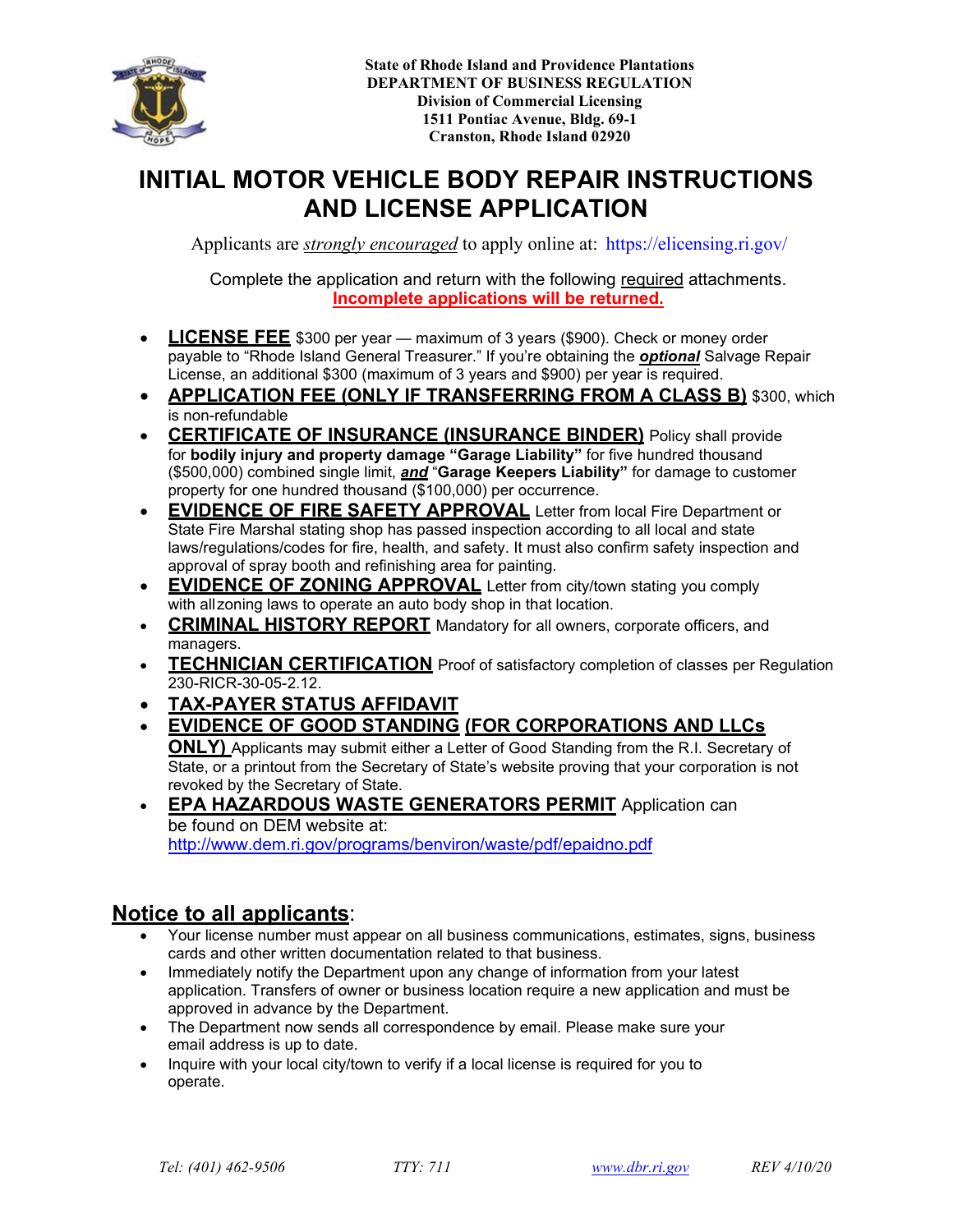

**State of Rhode Island Department of Business Regulation Division of Commercial Licensing Auto Body Section 1511 Pontiac Ave, Bldg. 69-1 Cranston, RI 02920**

## **INITIAL** MOTOR VEHICLE BODY REPAIR APPLICATION

Please type. **Incomplete applications will be returned.**

| <b>BASIC INFORMATION</b>                                                                                   |               |
|------------------------------------------------------------------------------------------------------------|---------------|
| Indicate the type of license you're applying for:                                                          |               |
| $\Box$ Full Collision — Class B $\Box$ Limited Heavy Truck & Equipment                                     |               |
| $\Box$ Limited Paint, Restoration & Customization $\Box$ Special Use                                       |               |
| $\Box$ No<br>Do you want a Salvage Repairer License?<br>$\Box$ Yes                                         |               |
| If yes, please note: \$300 additional fee per year required with a maximum of three $(3)$ years and \$900. |               |
| <b>OWNER INFORMATION</b>                                                                                   |               |
| Name:                                                                                                      | DOB:          |
| <b>Address:</b>                                                                                            |               |
| City, State, Zip:                                                                                          |               |
| Email:                                                                                                     | Phone:        |
| <b>BUSINESS INFORMATION</b>                                                                                |               |
| <b>Type of Business</b>                                                                                    |               |
| $\Box$ Sole Proprietorship $\Box$ Partnership $\Box$ Corporation $\Box$ LLC $\Box$ Other                   |               |
| Name:                                                                                                      | FEIN:         |
| <b>DBA</b> (If applicable):                                                                                |               |
| <b>Address:</b>                                                                                            |               |
| City, State, Zip:                                                                                          |               |
| Email:                                                                                                     | <b>Phone:</b> |
| PARTNERS, MEMBERS, OFFICERS (IF APPLICABLE)                                                                |               |
| Name:                                                                                                      | DOB:          |
| Title:                                                                                                     |               |
| <b>Address:</b>                                                                                            |               |
| City, State, Zip:                                                                                          |               |
| Email:                                                                                                     | Phone:        |
| Name:                                                                                                      | DOB:          |
| <b>Title:</b>                                                                                              |               |
| <b>Address:</b>                                                                                            |               |
| City, State, Zip:                                                                                          |               |
| Email:                                                                                                     | <b>Phone:</b> |
| Name:                                                                                                      | DOB:          |
| <b>Title:</b>                                                                                              |               |
| <b>Address:</b>                                                                                            |               |
| City, State, Zip:<br>Email:                                                                                |               |
|                                                                                                            | <b>Phone:</b> |
| Name:<br>Title:                                                                                            | DOB:          |
| <b>Address:</b>                                                                                            |               |
| City, State, Zip:                                                                                          |               |
| Email:                                                                                                     | <b>Phone:</b> |
| Name:                                                                                                      | DOB:          |
| <b>Title:</b>                                                                                              |               |
| <b>Address:</b>                                                                                            |               |
| City, State, Zip:                                                                                          |               |
| Email:                                                                                                     | Phone:        |
|                                                                                                            |               |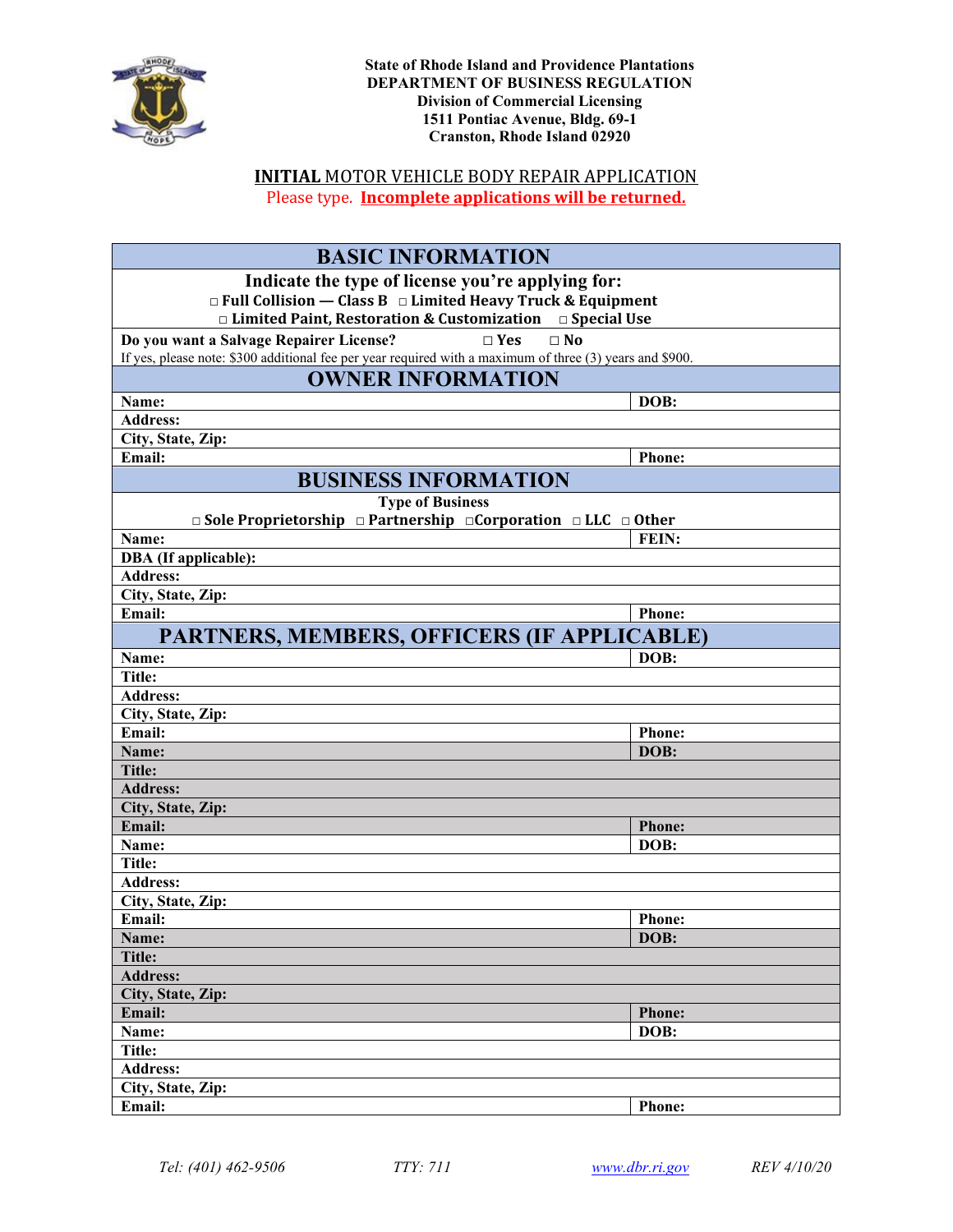

### **INITIAL** MOTOR VEHICLE BODY REPAIR APPLICATION **— CONTINUED** Please type. **Incomplete applications will be returned.**

| <b>DESIGNEE INFORMATION</b>                                                                   |                     |                         |  |  |
|-----------------------------------------------------------------------------------------------|---------------------|-------------------------|--|--|
| (Person The Department can speak to regarding the business)                                   |                     |                         |  |  |
| Name:                                                                                         |                     |                         |  |  |
| <b>Address:</b>                                                                               |                     |                         |  |  |
| City, State, Zip:<br>Email:                                                                   |                     | <b>Phone:</b>           |  |  |
|                                                                                               |                     |                         |  |  |
| <b>APPLICATION QUESTIONS</b>                                                                  |                     |                         |  |  |
| Do you currently hold a Motor Vehicle Dealers License? □ Yes                                  | $\Box$ No           |                         |  |  |
| If yes, provide License #:                                                                    |                     |                         |  |  |
| Do you currently hold an Appraiser/Adjuster License? $\Box$ Yes                               | $\Box$ No           |                         |  |  |
|                                                                                               |                     |                         |  |  |
| If yes, provide License #:<br><b>EPA Hazardous Waste Generators Permit#:</b>                  |                     |                         |  |  |
| <b>Square Footage:</b>                                                                        |                     |                         |  |  |
|                                                                                               |                     |                         |  |  |
| NOTE: Licensees must perform repairs inside a fixed location with at least 4,000 SF of heated |                     |                         |  |  |
| ground-level space                                                                            |                     |                         |  |  |
| <b>Describe Secured Storage Area:</b>                                                         |                     |                         |  |  |
|                                                                                               |                     |                         |  |  |
| <b>EMPLOYEE LIST</b>                                                                          |                     |                         |  |  |
| Name:                                                                                         | $\Box$ Technician   | □ Shop Employee         |  |  |
| Name:                                                                                         | $\Box$ Technician   | $\Box$ Shop Employee    |  |  |
|                                                                                               |                     |                         |  |  |
| Name:                                                                                         | $\Box$ Technician   | $\Box$ Shop Employee    |  |  |
| Name:                                                                                         | $\sqcap$ Technician | $\Box$ Shop Employee    |  |  |
|                                                                                               |                     |                         |  |  |
| Name:                                                                                         | $\Box$ Technician   | $\Box$ Shop Employee    |  |  |
|                                                                                               |                     |                         |  |  |
| Name:                                                                                         | $\Box$ Technician   | $\Box$ Shop Employee    |  |  |
|                                                                                               |                     |                         |  |  |
| Name:                                                                                         | $\Box$ Technician   | $\square$ Shop Employee |  |  |
|                                                                                               |                     |                         |  |  |
| Name:                                                                                         | $\Box$ Technician   | $\Box$ Shop Employee    |  |  |
|                                                                                               |                     |                         |  |  |
| Name:                                                                                         | $\Box$ Technician   | □ Shop Employee         |  |  |
|                                                                                               |                     |                         |  |  |
| Name:                                                                                         | $\Box$ Technician   | $\Box$ Shop Employee    |  |  |
|                                                                                               |                     |                         |  |  |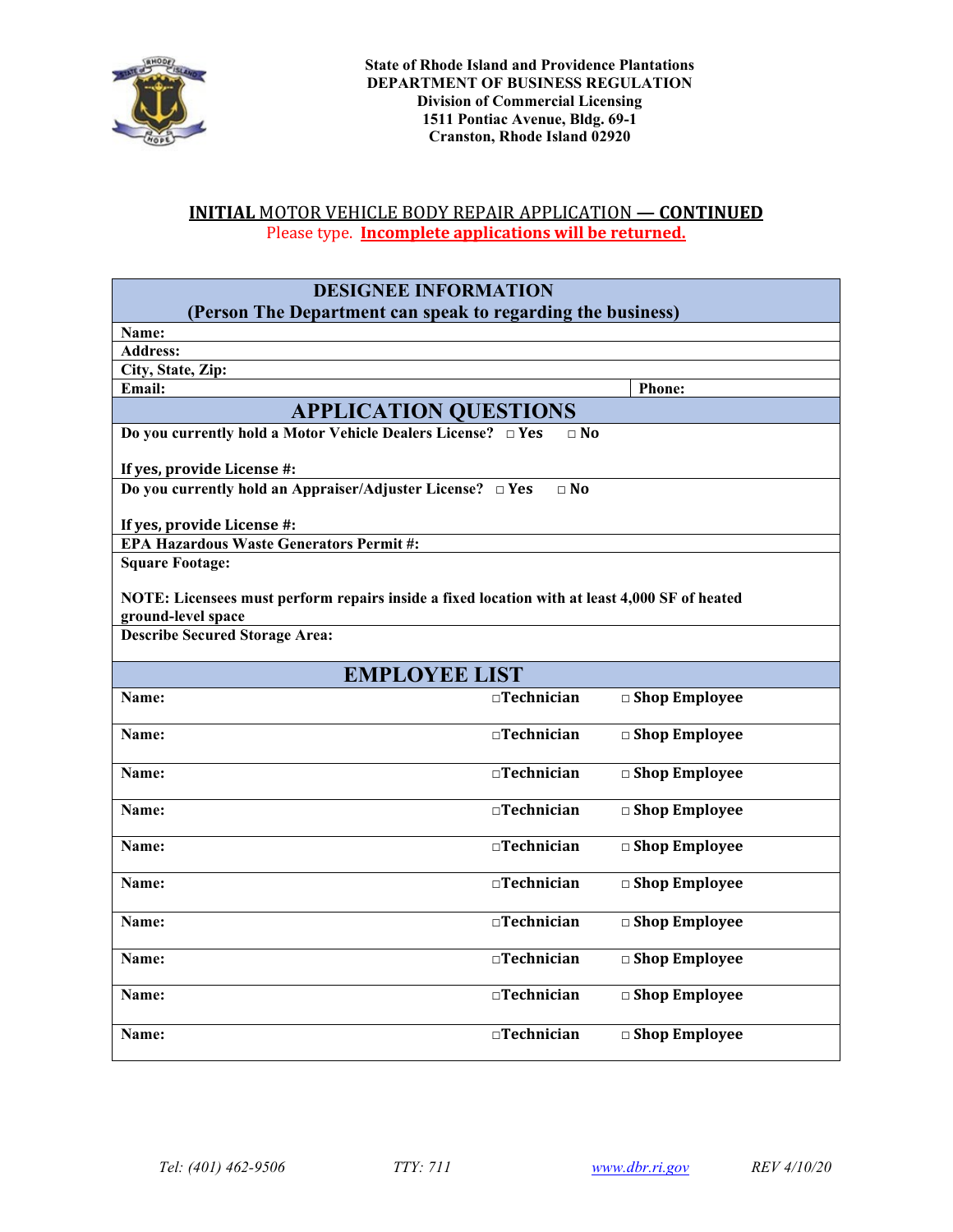

### **INITIAL** MOTOR VEHICLE BODY REPAIR APPLICATION **— CONTINUED** Please type. **Incomplete applications will be returned.**

| <b>LICENSE REQUIREMENTS</b>                                                                           |
|-------------------------------------------------------------------------------------------------------|
| Do you have electrical and /or hydraulic pulling equipment? $\Box$ Yes<br>$\square$ No                |
|                                                                                                       |
| If yes, provide model:                                                                                |
| Do you have current dimensional guides appropriate to vehicle being<br>repaired? $\Box$ Yes $\Box$ No |
|                                                                                                       |
| If yes, provide model:                                                                                |
| Do you have a four (4)-point clamping system to secure vehicle while making                           |
| structural repairs? $\Box$ Yes<br>$\Box$ No                                                           |
| If yes, provide model:                                                                                |
| Do you have equipment/gauges mechanical or electronic capable of three-                               |
| dimensional measurements? $\Box$ Yes<br>$\Box$ No                                                     |
|                                                                                                       |
| If yes, provide model:                                                                                |
| Do you have appropriate welding equipment to meet manufacturer's<br>requirements?                     |
| $\Box$ Yes<br>$\Box$ No                                                                               |
|                                                                                                       |
| If yes, provide model:                                                                                |
| Do you have a paint system or access to a paint system capable of producing                           |
| original equipment manufacturer's requirements? $\Box$ Yes<br>$\Box$ No                               |
| If yes, provide model:                                                                                |
| Do you have a spray Booth that conforms to the requirements of the RI State                           |
| Fire Marshall? $\Box$ Yes<br>$\Box$ No                                                                |
|                                                                                                       |
| If yes, provide model:<br>Do you have HVLP Spray guns that meet current EPA requirements? $\Box$ Yes  |
| $\square$ No                                                                                          |
|                                                                                                       |
| If yes, provide model:                                                                                |
| Do you have a refinishing area that complies with safety and environmental                            |
| regulations?<br>$\Box$ Yes<br>$\Box$ No                                                               |
| Do you have Parking in compliance with local laws and regulations to perform                          |
| the repair work? $\square$ Yes<br>$\Box$ No                                                           |